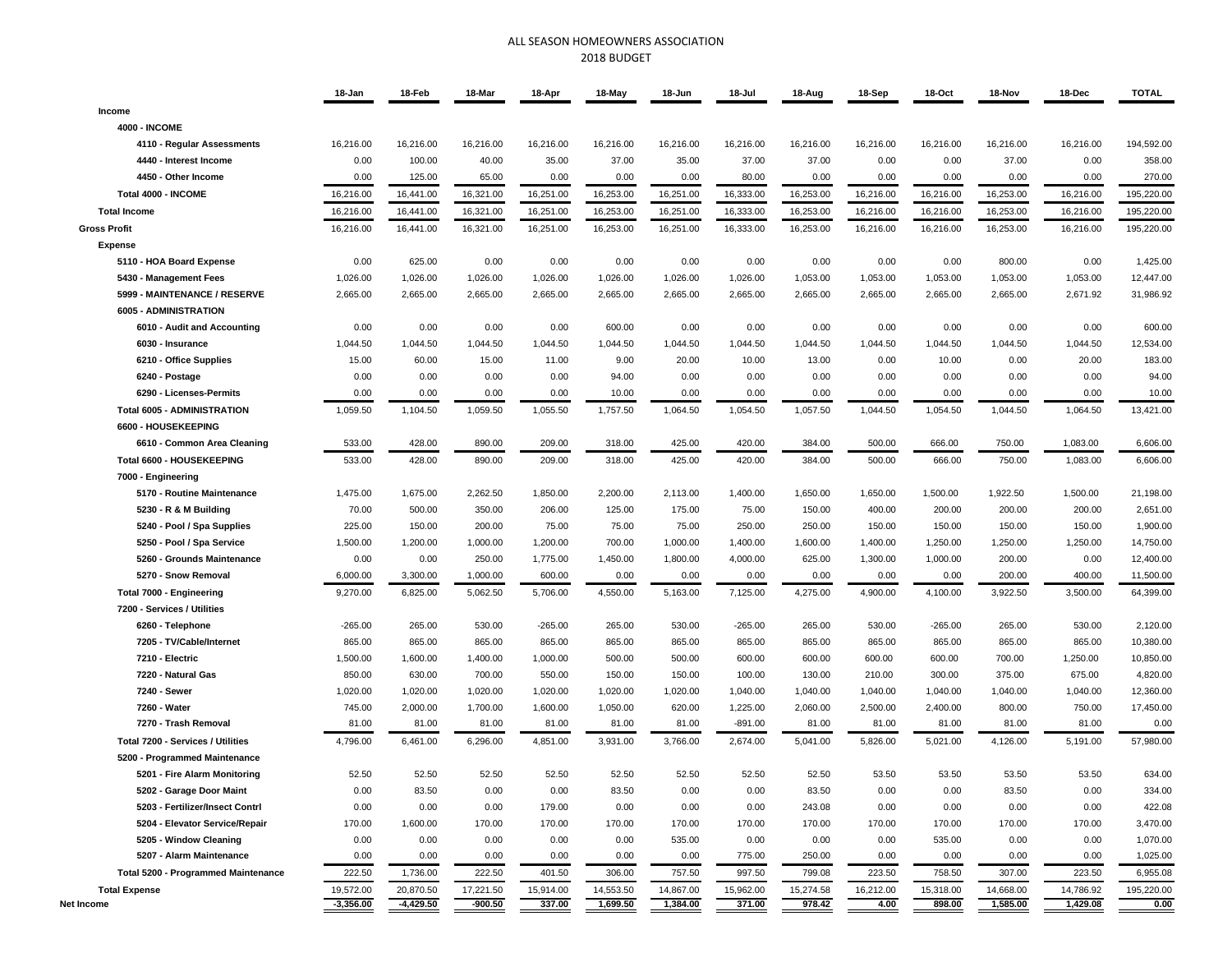## ALL SEASONS HOMEOWNERS ASSOCIATION 2017 ACTUAL

|                                            | <b>Jan 17</b> | Feb 17      | Mar 17      | Apr 17    | May 17    | <b>Jun 17</b> | <b>Jul 17</b> | Aug 17    | Sep 17    | <b>Oct 17</b> | Nov 17    | Dec 17    | <b>TOTAL</b> |
|--------------------------------------------|---------------|-------------|-------------|-----------|-----------|---------------|---------------|-----------|-----------|---------------|-----------|-----------|--------------|
| Income                                     |               |             |             |           |           |               |               |           |           |               |           |           |              |
| <b>4000 - INCOME</b>                       |               |             |             |           |           |               |               |           |           |               |           |           |              |
| 4110 - Regular Assessments                 | 15,743.25     | 15,743.25   | 15,743.24   | 15,743.90 | 15,743.90 | 15,743.90     | 15,743.90     | 15,743.90 | 15,743.90 | 15,743.90     | 15,743.90 | 15,743.90 | 188,924.84   |
| 4440 - Interest Income                     | 0.00          | 107.01      | 36.91       | 35.74     | 36.95     | 35.78         | 36.98         | 37.00     | 0.00      | 0.00          | 0.00      | 0.00      | 326.37       |
| 4450 - Other Income                        | 0.00          | 124.64      | 65.50       | 0.00      | 0.00      | 0.00          | 81.13         | 0.00      | 0.00      | 0.00          | 32.09     | 0.00      | 303.36       |
| Total 4000 - INCOME                        | 15,743.25     | 15,974.90   | 15,845.65   | 15,779.64 | 15,780.85 | 15,779.68     | 15,862.01     | 15,780.90 | 15,743.90 | 15,743.90     | 15,775.99 | 15,743.90 | 189,554.57   |
| <b>Total Income</b>                        | 15,743.25     | 15,974.90   | 15,845.65   | 15,779.64 | 15,780.85 | 15,779.68     | 15,862.01     | 15,780.90 | 15,743.90 | 15,743.90     | 15,775.99 | 15,743.90 | 189,554.57   |
| <b>Gross Profit</b>                        | 15,743.25     | 15,974.90   | 15,845.65   | 15,779.64 | 15,780.85 | 15,779.68     | 15,862.01     | 15,780.90 | 15,743.90 | 15,743.90     | 15,775.99 | 15,743.90 | 189,554.57   |
| <b>Expense</b>                             |               |             |             |           |           |               |               |           |           |               |           |           |              |
| 5110 - HOA Board Expense                   | 0.00          | 615.12      | 0.00        | 0.00      | 0.00      | 0.00          | 0.00          | 0.00      | 0.00      | 0.00          | 800.00    | 0.00      | 1,415.12     |
| 5430 - Management Fees                     | 1,026.00      | 1,026.00    | 1,026.00    | 1,026.00  | 1,026.00  | 1,026.00      | 1,026.00      | 1,026.00  | 1,026.00  | 1,026.00      | 1,026.00  | 1,026.00  | 12,312.00    |
| 5999 - MAINTENANCE / RESERVE               | 2,453.00      | 2,453.00    | 2,453.00    | 2,453.00  | 2,453.00  | 2,453.00      | 2,453.00      | 2,453.00  | 2,453.00  | 2,453.00      | 2,453.00  | 3,417.75  | 30,400.75    |
| 6005 - ADMINISTRATION                      |               |             |             |           |           |               |               |           |           |               |           |           |              |
| 6010 - Audit and Accounting                | 0.00          | 0.00        | 0.00        | 0.00      | 565.00    | 0.00          | 0.00          | 0.00      | 0.00      | 0.00          | 0.00      | 0.00      | 565.00       |
| 6030 - Insurance                           | 870.00        | 870.00      | 870.00      | 870.00    | 870.00    | 870.00        | 870.00        | 870.00    | 870.00    | 1,044.50      | 1,044.50  | 1,044.50  | 10,963.50    |
| 6210 - Office Supplies                     | 14.90         | 59.15       | 15.40       | 11.00     | 9.10      | 20.15         | 9.75          | 13.00     | 0.00      | 0.00          | 15.00     | 20.00     | 187.45       |
| 6240 - Postage                             | 0.00          | 0.00        | 0.00        | 0.00      | 94.00     | 0.00          | 0.00          | 0.00      | 26.65     | 10.40         | 20.00     | 20.00     | 171.05       |
| 6290 - Licenses-Permits                    | 0.00          | 0.00        | 0.00        | 0.00      | 10.00     | 0.00          | 0.00          | 0.00      | 0.00      | 0.00          | 0.00      | 0.00      | 10.00        |
| <b>Total 6005 - ADMINISTRATION</b>         | 884.90        | 929.15      | 885.40      | 881.00    | 1,548.10  | 890.15        | 879.75        | 883.00    | 896.65    | 1,054.90      | 1,079.50  | 1,084.50  | 11,897.00    |
| 6600 - HOUSEKEEPING                        |               |             |             |           |           |               |               |           |           |               |           |           |              |
| 6610 - Common Area Cleaning                | 533.00        | 428.00      | 890.00      | 209.00    | 318.00    | 425.00        | 420.00        | 384.00    | 421.20    | 295.00        | 367.00    | 1,083.00  | 5,773.20     |
| Total 6600 - HOUSEKEEPING                  | 533.00        | 428.00      | 890.00      | 209.00    | 318.00    | 425.00        | 420.00        | 384.00    | 421.20    | 295.00        | 367.00    | 1,083.00  | 5,773.20     |
| 7000 - Engineering                         |               |             |             |           |           |               |               |           |           |               |           |           |              |
| 5170 - Routine Maintenance                 | 1,475.00      | 1,675.00    | 2,262.50    | 1,850.00  | 3,200.00  | 2,113.00      | 1,400.00      | 1,650.00  | 1,650.00  | 1,925.00      | 1,875.00  | 1,500.00  | 22,575.50    |
| 5230 - R & M Building                      | 66.84         | 491.23      | 350.70      | 1,829.09  | 133.68    | 178.85        | 75.71         | 159.55    | 393.18    | 402.79        | 200.00    | 200.00    | 4,481.62     |
| 5240 - Pool / Spa Supplies                 | 6.67          | 601.19      | 513.22      | 58.67     | 0.00      | 0.00          | 312.38        | 150.34    | 0.00      | 130.00        | 150.00    | 150.00    | 2,072.47     |
| 5250 - Pool / Spa Service                  | 1,698.25      | 1,245.75    | 976.96      | 1,253.27  | 252.00    | 968.00        | 1,463.00      | 1,635.00  | 1,141.00  | 835.00        | 775.00    | 1,250.00  | 13,493.23    |
| 5260 - Grounds Maintenance                 | 0.00          | 0.00        | 243.08      | 773.54    | 1,445.61  | 1,789.55      | 3,976.48      | 623.54    | 1,277.50  | 970.00        | 200.00    | 0.00      | 11,299.30    |
| 5270 - Snow Removal                        | 6,108.49      | 3,212.50    | 1,012.50    | 600.00    | 0.00      | 0.00          | 0.00          | 0.00      | 0.00      | 0.00          | 0.00      | 600.00    | 11,533.49    |
| Total 7000 - Engineering                   | 9,355.25      | 7,225.67    | 5,358.96    | 6,364.57  | 5,031.29  | 5,049.40      | 7,227.57      | 4,218.43  | 4,461.68  | 4,262.79      | 3,200.00  | 3,700.00  | 65,455.61    |
| 7200 - Services / Utilities                |               |             |             |           |           |               |               |           |           |               |           |           |              |
| 6260 - Telephone                           | $-262.24$     | 259.76      | 500.51      | $-261.33$ | 260.67    | 500.66        | $-260.56$     | 261.64    | 261.57    | $-262.00$     | 260.00    | 500.00    | 1,758.68     |
| 7205 - TV/Cable/Internet                   | 862.60        | 862.60      | 967.33      | 925.96    | 896.51    | 896.64        | 144.76        | 897.49    | 897.37    | 897.00        | 897.00    | 897.00    | 10,042.26    |
| 7210 - Electric                            | 1,479.88      | 1,535.81    | 1,363.52    | 902.90    | 478.58    | 494.73        | 598.34        | 585.49    | 545.97    | 516.32        | 900.00    | 1,300.00  | 10,701.54    |
| 7220 - Natural Gas                         | 825.35        | 631.75      | 687.02      | 547.02    | 130.61    | 143.56        | 79.43         | 120.88    | 144.34    | 166.25        | 480.00    | 1,000.00  | 4,956.21     |
| 7240 - Sewer                               | 1,006.77      | 1,006.77    | 1,006.77    | 1,021.87  | 1,006.77  | 1,006.77      | 1,016.92      | 1,016.92  | 1,016.92  | 1,016.92      | 1,016.92  | 1,016.92  | 12,157.24    |
| 7260 - Water                               | 723.17        | 1,974.89    | 1,697.41    | 1,598.31  | 1,033.44  | 602.21        | 1,224.65      | 2,055.35  | 2,432.15  | 1,821.05      | 700.49    | 647.57    | 16,510.69    |
| 7270 - Trash Removal                       | 81.00         | 81.00       | 81.00       | $-891.00$ | 81.00     | 81.00         | 81.00         | 81.00     | 81.00     | $-942.00$     | 81.00     | 81.00     | $-1,023.00$  |
| Total 7200 - Services / Utilities          | 4,716.53      | 6,352.58    | 6,303.56    | 3.843.73  | 3,887.58  | 3,725.57      | 2,884.54      | 5,018.77  | 5.379.32  | 3.213.54      | 4.335.41  | 5,442.49  | 55,103.62    |
| 5200 - Programmed Maintenance              |               |             |             |           |           |               |               |           |           |               |           |           |              |
| 5201 - Fire Alarm Monitoring               | 49.29         | 49.29       | 49.29       | 49.29     | 49.29     | 49.29         | 49.29         | 49.29     | 51.02     | 51.02         | 51.02     | 51.02     | 598.40       |
| 5202 - Garage Door Maint                   | 0.00          | 0.00        | 0.00        | 0.00      | 0.00      | 0.00          | 0.00          | 83.50     | 0.00      | 0.00          | 0.00      | 0.00      | 83.50        |
| 5203 - Fertilizer/Insect Contrl            | 0.00          | 0.00        | 0.00        | 179.00    | 0.00      | 0.00          | 0.00          | 243.08    | 243.08    | 316.62        | 45.00     | 0.00      | 1,026.78     |
| 5204 - Elevator Service/Repair             | 164.70        | 1,588.70    | 164.70      | 164.70    | 164.70    | 164.70        | 164.70        | 164.70    | 164.70    | 164.80        | 164.80    | 164.80    | 3,400.70     |
| 5205 - Window Cleaning                     | 0.00          | 0.00        | 0.00        | 0.00      | 0.00      | 535.00        | 0.00          | 0.00      | 535.00    | 0.00          | 0.00      | 0.00      | 1,070.00     |
| 5207 - Alarm Maintenance                   | 0.00          | 0.00        | 0.00        | 0.00      | 0.00      | 0.00          | 775.00        | 242.89    | 0.00      | 0.00          | 0.00      | 0.00      | 1,017.89     |
| <b>Total 5200 - Programmed Maintenance</b> | 213.99        | 1,637.99    | 213.99      | 392.99    | 213.99    | 748.99        | 988.99        | 783.46    | 993.80    | 532.44        | 260.82    | 215.82    | 7,197.27     |
| <b>Total Expense</b>                       | 19.182.67     | 20.667.51   | 17.130.91   | 15.170.29 | 14.477.96 | 14.318.11     | 15.879.85     | 14.766.66 | 15.631.65 | 12.837.67     | 13.521.73 | 15.969.56 | 189.554.57   |
| Net Income                                 | $-3,439.42$   | $-4,692.61$ | $-1,285.26$ | 609.35    | 1,302.89  | 1,461.57      | $-17.84$      | 1,014.24  | 112.25    | 2,906.23      | 2,254.26  | $-225.66$ | 0.00         |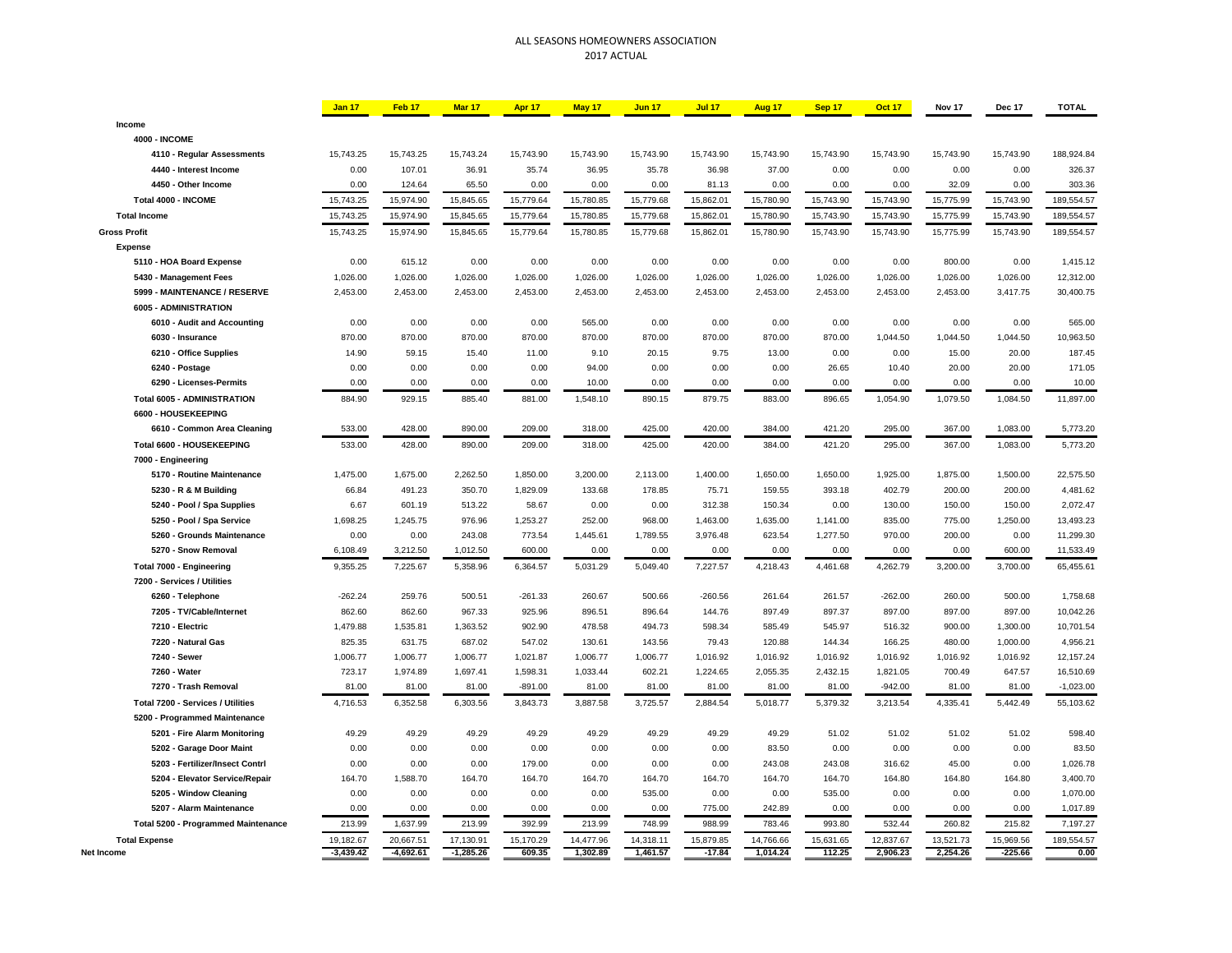## ALL SEASONS HOMEOWNERS ASSOCIATION 2017 BUDGET

|                                     | 17-Jan     | 17-Feb     | 17-Mar    | 17-Apr    | 17-May    | 17-Jun      | 17-Jul    | 17-Aug    | 17-Sep     | 17-Oct    | 17-Nov    | 17-Dec      | <b>TOTAL</b> |
|-------------------------------------|------------|------------|-----------|-----------|-----------|-------------|-----------|-----------|------------|-----------|-----------|-------------|--------------|
| Income                              |            |            |           |           |           |             |           |           |            |           |           |             |              |
| <b>4000 - INCOME</b>                |            |            |           |           |           |             |           |           |            |           |           |             |              |
| 4110 - Regular Assessments          | 15,743.75  | 15,743.75  | 15,743.75 | 15,743.75 | 15,743.75 | 15,743.75   | 15,743.75 | 15,743.75 | 15,743.75  | 15,743.75 | 15,743.75 | 15,743.75   | 188,925.00   |
| 4440 - Interest Income              | 0.00       | 0.00       | 0.00      | 71.00     | 0.00      | 0.00        | 0.00      | 181.00    | 0.00       | 0.00      | 0.00      | 0.00        | 252.00       |
| 4450 - Other Income                 | 0.00       | 63.00      | 0.00      | 0.00      | 0.00      | 0.00        | 96.00     | 81.00     | 0.00       | 0.00      | 0.00      | 0.00        | 240.00       |
| Total 4000 - INCOME                 | 15,743.75  | 15,806.75  | 15,743.75 | 15,814.75 | 15,743.75 | 15,743.75   | 15,839.75 | 16,005.75 | 15,743.75  | 15,743.75 | 15,743.75 | 15,743.75   | 189,417.00   |
| <b>Total Income</b>                 | 15,743.75  | 15,806.75  | 15,743.75 | 15,814.75 | 15,743.75 | 15,743.75   | 15,839.75 | 16,005.75 | 15,743.75  | 15,743.75 | 15,743.75 | 15,743.75   | 189,417.00   |
| <b>Gross Profit</b>                 | 15,743.75  | 15,806.75  | 15,743.75 | 15,814.75 | 15,743.75 | 15,743.75   | 15,839.75 | 16,005.75 | 15,743.75  | 15,743.75 | 15,743.75 | 15,743.75   | 189,417.00   |
| <b>Expense</b>                      |            |            |           |           |           |             |           |           |            |           |           |             |              |
| 5110 - HOA Board Expense            | 0.00       | 200.00     | 0.00      | 0.00      | 0.00      | 0.00        | 0.00      | 0.00      | 0.00       | 0.00      | 0.00      | 0.00        | 200.00       |
| 5430 - Management Fees              | 999.00     | 999.00     | 999.00    | 999.00    | 999.00    | 999.00      | 999.00    | 1,026.00  | 1,026.00   | 1,026.00  | 1,026.00  | 1,026.00    | 12,123.00    |
| 5999 - MAINTENANCE / RESERVE        | 2,453.00   | 2,453.00   | 2,453.00  | 2,453.00  | 2,453.00  | 2,453.00    | 2,453.00  | 2,453.00  | 2,453.00   | 2,453.00  | 2,453.00  | 2,455.00    | 29,438.00    |
| 6005 - ADMINISTRATION               |            |            |           |           |           |             |           |           |            |           |           |             |              |
| 6010 - Audit and Accounting         | 15.00      | 300.00     | 0.00      | 0.00      | 0.00      | 0.00        | 0.00      | 0.00      | 280.00     | 0.00      | 0.00      | 0.00        | 595.00       |
| 6030 - Insurance                    | 870.00     | 870.00     | 870.00    | 870.00    | 870.00    | 870.00      | 870.00    | 870.00    | 870.00     | 890.00    | 890.00    | 890.00      | 10,500.00    |
| 6210 - Office Supplies              | 0.00       | 87.00      | 0.00      | 0.00      | 0.00      | 0.00        | 0.00      | 0.00      | 0.00       | 0.00      | 0.00      | 0.00        | 87.00        |
| 6240 - Postage                      | 0.00       | 15.00      | 18.00     | 20.00     | 20.00     | 20.00       | 20.00     | 7.00      | 20.00      | 20.00     | 0.00      | 15.00       | 175.00       |
| <b>Total 6005 - ADMINISTRATION</b>  | 885.00     | 1,272.00   | 888.00    | 890.00    | 890.00    | 890.00      | 890.00    | 877.00    | 1,170.00   | 910.00    | 890.00    | 905.00      | 11,357.00    |
| 6600 - HOUSEKEEPING                 |            |            |           |           |           |             |           |           |            |           |           |             |              |
| 6610 - Common Area Cleaning         | 800.00     | 550.00     | 600.00    | 250.00    | 285.00    | 700.00      | 750.00    | 1,249.00  | 999.00     | 666.00    | 750.00    | 1,083.00    | 8,682.00     |
| Total 6600 - HOUSEKEEPING           | 800.00     | 550.00     | 600.00    | 250.00    | 285.00    | 700.00      | 750.00    | 1,249.00  | 999.00     | 666.00    | 750.00    | 1,083.00    | 8,682.00     |
| 7000 - Engineering                  |            |            |           |           |           |             |           |           |            |           |           |             |              |
| 5170 - Routine Maintenance          | 1,400.00   | 1,400.00   | 1,400.00  | 1,400.00  | 3,000.00  | 1,400.00    | 1,400.00  | 1,400.00  | 1,400.00   | 1,400.00  | 1,400.00  | 1,500.00    | 18,500.00    |
| 5230 - R & M Building               | 200.00     | 200.00     | 200.00    | 200.00    | 200.00    | 300.00      | 300.00    | 250.00    | 200.00     | 200.00    | 200.00    | 200.00      | 2,650.00     |
| 5240 - Pool / Spa Supplies          | 150.00     | 150.00     | 150.00    | 150.00    | 150.00    | 150.00      | 150.00    | 150.00    | 150.00     | 150.00    | 150.00    | 150.00      | 1,800.00     |
| 5250 - Pool / Spa Service           | 2,362.00   | 2,362.00   | 2,362.00  | 1,556.00  | 900.00    | 2,362.00    | 2,362.00  | 2,625.00  | 1,219.00   | 775.00    | 1,219.00  | 2,625.00    | 22,729.00    |
| 5260 - Grounds Maintenance          | 0.00       | 0.00       | 150.00    | 740.00    | 1,100.00  | 2,000.00    | 1,650.00  | 1,800.00  | 1,600.00   | 1,000.00  | 200.00    | 0.00        | 10,240.00    |
| 5270 - Snow Removal                 | 2,700.00   | 1,755.00   | 1,350.00  | 0.00      | 0.00      | 0.00        | 0.00      | 0.00      | 0.00       | 0.00      | 200.00    | 400.00      | 6,405.00     |
| Total 7000 - Engineering            | 6,812.00   | 5,867.00   | 5,612.00  | 4,046.00  | 5,350.00  | 6,212.00    | 5,862.00  | 6,225.00  | 4,569.00   | 3,525.00  | 3,369.00  | 4,875.00    | 62,324.00    |
| 7200 - Services / Utilities         |            |            |           |           |           |             |           |           |            |           |           |             |              |
| 6260 - Telephone                    | (100.00)   | 400.00     | 550.00    | (100.00)  | 400.00    | 550.00      | (100.00)  | 400.00    | 520.00     | (100.00)  | 400.00    | 500.00      | 3,320.00     |
| 7205 - TV/Cable/Internet            | 725.00     | 725.00     | 725.00    | 725.00    | 725.00    | 725.00      | 724.00    | 725.00    | 724.00     | 725.00    | 725.00    | 725.00      | 8,698.00     |
| 7210 - Electric                     | 1,650.00   | 1,600.00   | 1,300.00  | 1,425.00  | 600.00    | 625.00      | 650.00    | 650.00    | 600.00     | 800.00    | 1,000.00  | 1,600.00    | 12,500.00    |
| 7220 - Natural Gas                  | 925.00     | 770.00     | 825.00    | 480.00    | 240.00    | 225.00      | 225.00    | 120.00    | 220.00     | 250.00    | 480.00    | 1,000.00    | 5,760.00     |
| 7240 - Sewer                        | 950.00     | 950.00     | 950.00    | 950.00    | 950.00    | 950.00      | 985.00    | 985.00    | 985.00     | 995.00    | 995.00    | 995.00      | 11,640.00    |
| 7260 - Water                        | 874.00     | 1,539.00   | 1,441.00  | 1,109.00  | 991.00    | 554.00      | 1,041.00  | 1,800.00  | 2,700.00   | 2,200.00  | 893.00    | 1,470.00    | 16,612.00    |
| Total 7200 - Services / Utilities   | 5,024.00   | 5,984.00   | 5,791.00  | 4,589.00  | 3,906.00  | 3,629.00    | 3,525.00  | 4,680.00  | 5,749.00   | 4,870.00  | 4,493.00  | 6,290.00    | 58,530.00    |
| 5200 - Programmed Maintenance       |            |            |           |           |           |             |           |           |            |           |           |             |              |
| 5201 - Fire Alarm Monitoring        | 50.00      | 50.00      | 50.00     | 50.00     | 240.00    | 308.00      | 50.00     | 50.00     | 50.00      | 50.00     | 50.00     | 50.00       | 1,048.00     |
| 5202 - Garage Door Maint            | 0.00       | 0.00       | 0.00      | 0.00      | 115.00    | 355.00      | 0.00      | 84.00     | 0.00       | 0.00      | 0.00      | 0.00        | 554.00       |
| 5203 - Fertilizer/Insect Contrl     | 0.00       | 0.00       | 0.00      | 218.00    | 71.00     | 0.00        | 386.00    | 72.00     | 0.00       | 0.00      | 0.00      | 0.00        | 747.00       |
| 5206 - Elevator Service/Repair      | 165.00     | 165.00     | 164.00    | 165.00    | 353.00    | 165.00      | 164.00    | 128.00    | 610.00     | 165.00    | 165.00    | 165.00      | 2,574.00     |
| 5205 - Window Cleaning              | 0.00       | 0.00       | 0.00      | 0.00      | 0.00      | 532.50      | 0.00      | 0.00      | 532.50     | 0.00      | 0.00      | 0.00        | 1,065.00     |
| 5207 - Alarm Maintenance            | 0.00       | 0.00       | 0.00      | 0.00      | 0.00      | 775.00      | 0.00      | 0.00      | 0.00       | 0.00      | 0.00      | 0.00        | 775.00       |
| Total 5200 - Programmed Maintenance | 215.00     | 215.00     | 214.00    | 433.00    | 779.00    | 2,135.50    | 600.00    | 334.00    | 1,192.50   | 215.00    | 215.00    | 215.00      | 6,763.00     |
| <b>Total Expense</b>                | 17,188.00  | 17,540.00  | 16,557.00 | 13,660.00 | 14,662.00 | 17,018.50   | 15,079.00 | 16,844.00 | 17,158.50  | 13,665.00 | 13,196.00 | 16,849.00   | 189,417.00   |
| Net Income                          | (1,444.25) | (1,733.25) | (813.25)  | 2,154.75  | 1,081.75  | (1, 274.75) | 760.75    | (838.25)  | (1,414.75) | 2,078.75  | 2,547.75  | (1, 105.25) | 0.00         |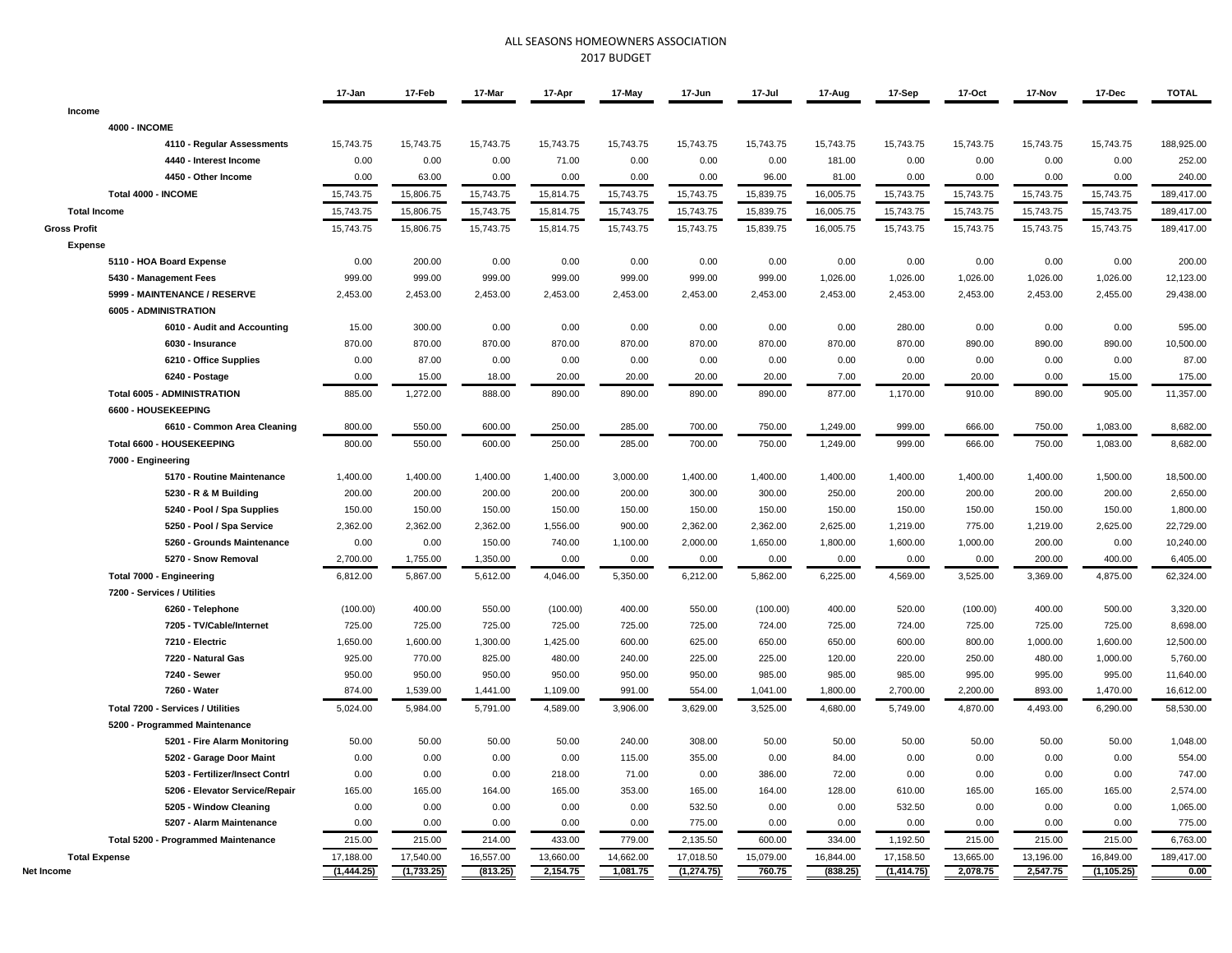| ALL SEASON HOMEOWNERS ASSOCIATION VARIANCE 2016 -2017 |  |
|-------------------------------------------------------|--|
|-------------------------------------------------------|--|

| <b>OPERATING VARIANCE</b>      | 2017 Budget   |    | 2017 Actual | 2018<br><b>Proposed</b> |  |
|--------------------------------|---------------|----|-------------|-------------------------|--|
| <b>INCOME</b>                  | \$<br>189,417 | \$ | 189,555     | \$<br>195,220           |  |
| <b>BOARD / MGMT EXPENSES</b>   | \$<br>12,323  | \$ | 13,727      | \$<br>13,872            |  |
| <b>ADMINISTRATIVE</b>          | \$<br>11,357  | \$ | 11,897      | \$<br>13,421            |  |
| <b>HOUSEKEEPING</b>            | \$<br>8,682   | \$ | 5,773       | \$<br>6,606             |  |
| ENGINEERING                    | \$<br>62,324  | \$ | 65,456      | \$<br>64,399            |  |
| <b>UTILITIES</b>               | \$<br>58,530  | \$ | 55,104      | \$<br>57,980            |  |
| PROGRAMMED MAINTENANCE         | \$<br>6,763   | \$ | 7,197       | \$<br>6,955             |  |
| <b>TOTAL EXPENSES</b>          | 159,979       | Ŝ. | 159,154     | 163,233                 |  |
| <b>TOTAL INCOME</b>            | \$<br>189,417 | \$ | 189,555     | \$<br>195,220           |  |
| <b>INCOME less EXPENSES</b>    | 29,438        | \$ | 30,401      | 31,987                  |  |
| (Additions to Capital Reserve) |               |    |             |                         |  |

| <b>CAPITAL PROJECTS</b>        |                        | 2017 Budget |                  | 2017 Actual              |                        | 2018<br><b>Proposed</b> |  |  |  |  |
|--------------------------------|------------------------|-------------|------------------|--------------------------|------------------------|-------------------------|--|--|--|--|
| <b>COMMON AREA HOT WATER</b>   | \$                     |             | \$               | L.                       | \$                     |                         |  |  |  |  |
| <b>ROOF REPAIR</b>             | \$                     |             | \$               | 938                      | \$                     |                         |  |  |  |  |
| ROOF REPLACEMENT               | \$                     | 107,906     | \$               |                          | \$                     | 109,942                 |  |  |  |  |
| DECK / HANDRAIL PAINT & REPAIR | \$                     | 4,876       | \$               |                          | \$                     |                         |  |  |  |  |
| UNDERDECK PAINT/REPAIR         | \$                     |             | \$               |                          | \$                     |                         |  |  |  |  |
| <b>FASCIA REPLACEMENT</b>      | \$                     |             | \$               |                          | \$                     | 6,189                   |  |  |  |  |
| SIDING PAINT/REPAIR            | \$                     |             | \$               | 3,510                    | \$                     |                         |  |  |  |  |
| <b>FIRE SPRINKLERS</b>         | \$                     |             | \$               | 4,467                    | \$                     |                         |  |  |  |  |
| <b>COMMON AREA PICTURES</b>    | \$                     |             | \$               | $\overline{\phantom{a}}$ | \$                     | 1,200                   |  |  |  |  |
| <b>GUTTERS / DOWNSPOUTS</b>    | \$                     |             | \$               | 1,184                    | \$                     |                         |  |  |  |  |
| <b>TREE PRUNING</b>            | \$                     | 973         | \$               |                          |                        |                         |  |  |  |  |
| HOT WATER BOILER (COMMON)      | \$                     |             | \$               |                          | \$                     |                         |  |  |  |  |
| <b>DECK STAINING</b>           | \$                     |             | \$               |                          | \$                     | 2,712                   |  |  |  |  |
| SOFT WATER RESIN CONTAINER     | \$                     | 6,600       | \$               |                          | \$                     | 8,000                   |  |  |  |  |
| <b>MASONARY REPAIR</b>         | \$                     |             | \$               |                          | \$                     | 2,809                   |  |  |  |  |
| <b>TOTAL CAPITAL</b>           | $\overline{\varsigma}$ | 120,355     | $\overline{\xi}$ | 10,099                   | $\overline{\varsigma}$ | 130,852                 |  |  |  |  |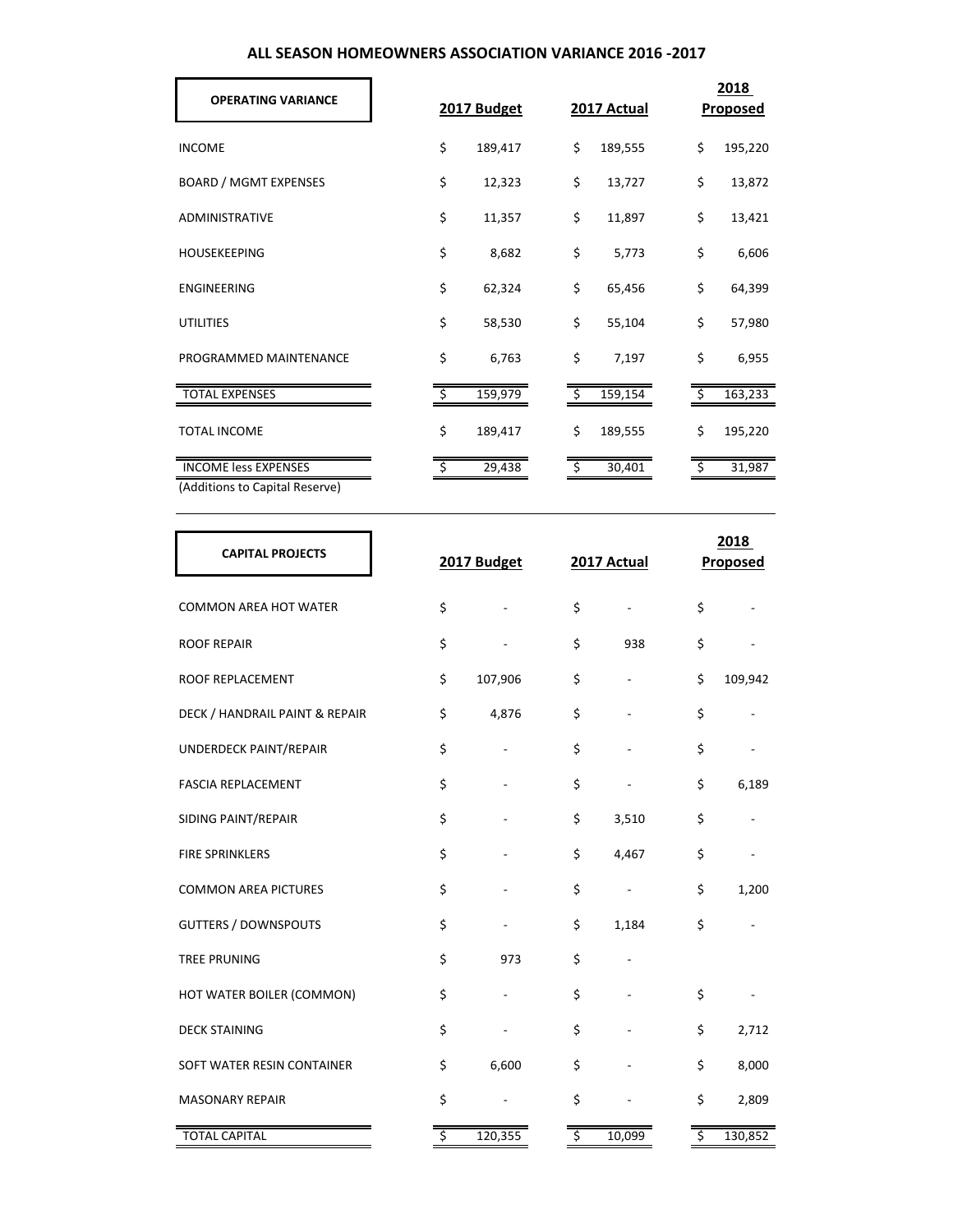## **ALL SEASONS HOMEOWNERS ASSOCIATION**

2017 BUDGET VARIANCE REPORT

|                                            |             | 2017          | VARIANCE    | VARIANCE | 2017       | 2018          | VARIANCE    | VARIANCE |  |
|--------------------------------------------|-------------|---------------|-------------|----------|------------|---------------|-------------|----------|--|
| $=$ SUM(O25:O31)                           | 2017 ACTUAL | <b>BUDGET</b> | <u>\$\$</u> | %%       | ACTUAL     | <b>BUDGET</b> | <u>\$\$</u> | %%       |  |
| Income                                     |             |               |             |          |            |               |             |          |  |
| <b>4000 - INCOME</b>                       |             |               |             |          |            |               |             |          |  |
| 4110 - Regular Assessments                 | 188,924.84  | 188,925.00    | (0.16)      | 0%       | 188,924.84 | 194,592.00    | 5,667.16    | 3%       |  |
| 4440 - Interest Income                     | 326.37      | 252.00        | 51.36       | 0%       | 326.37     | 358.00        | 31.63       | 10%      |  |
| 4450 - Other Income                        | 303.36      | 240.00        | 63.36       | 26%      | 303.36     | 270.00        | (33.36)     | $-11%$   |  |
| Total 4000 - INCOME                        | 189,554.57  | 189,417.00    | 137.57      | 0%       | 189,554.57 | 195,220.00    | 5,665.43    | 3%       |  |
| <b>Total Income</b>                        | 189,554.57  | 189,417.00    | 137.57      | 0%       | 189,554.57 | 195,220.00    | 5,665.43    | 3%       |  |
| iss Profit                                 | 189,554.57  | 189,417.00    | 137.57      |          | 189,554.57 | 195,220.00    | 5,665.43    | 3%       |  |
| <b>Expense</b>                             |             |               |             |          |            |               |             |          |  |
| 5110 - HOA Board Expense                   | 1,415.12    | 200.00        | 1,215.12    | 608%     | 1,415.12   | 1,425.00      | 9.88        | 1%       |  |
| 5430 - Management Fees                     | 12,312.00   | 12,123.00     | 189.00      | 2%       | 12,312.00  | 12,447.00     | 135.00      | 1%       |  |
| 5999 - MAINTENANCE / RESERVE               | 30,400.75   | 29,438.00     | 962.75      | 3%       | 30,400.75  | 31,986.92     | 1,586.17    | 5%       |  |
| 6005 - ADMINISTRATION                      |             |               |             |          | 0.00       | 0.00          | 0.00        | 0%       |  |
| 6010 - Audit and Accounting                | 565.00      | 595.00        | (30.00)     | $-5%$    | 565.00     | 600.00        | 35.00       | 6%       |  |
| 6030 - Insurance                           | 10,963.50   | 10,500.00     | 463.50      | 4%       | 10,963.50  | 12,534.00     | 1,570.50    | 14%      |  |
| 6210 - Office Supplies                     | 187.45      | 87.00         | 100.45      | 115%     | 187.45     | 183.00        | (4.45)      | $-2%$    |  |
| 6240 - Postage                             | 171.05      | 175.00        | (3.95)      | $-2%$    | 171.05     | 94.00         | (77.05)     | $-45%$   |  |
| 6290 - Licenses-Permits / Other            | 10.00       | 0.00          | 10.00       | 0%       | 10.00      | 10.00         | 0.00        | 0%       |  |
| <b>Total 6005 - ADMINISTRATION</b>         | 11,897.00   | 11,357.00     | 540.00      | 5%       | 11,897.00  | 13,421.00     | 1,524.00    | 13%      |  |
| 6600 - HOUSEKEEPING                        |             |               |             |          |            |               |             |          |  |
| 6610 - Common Area Cleaning                | 5,773.20    | 8,682.00      | (2,908.80)  | 66%      | 5,773.20   | 6,606.00      | 832.80      | 14%      |  |
| Total 6600 - HOUSEKEEPING                  | 5,773.20    | 8,682.00      | (2,908.80)  |          | 5,773.20   | 6,606.00      | 832.80      | 14%      |  |
| 7000 - Engineering                         |             |               |             |          |            |               |             |          |  |
| 5170 - Routine Maintenance                 | 22,575.50   | 18,500.00     | 4,075.50    | 22%      | 22,575.50  | 21,198.00     | (1,377.50)  | $-6%$    |  |
| 5230 - R & M Building                      | 4,481.62    | 2,650.00      | 1,831.62    | 69%      | 4,481.62   | 2,651.00      | (1,830.62)  | $-41%$   |  |
| 5240 - Pool / Spa Supplies                 | 2,072.47    | 1,800.00      | 272.47      | 15%      | 2,072.47   | 1,900.00      | (172.47)    | $-8%$    |  |
| 5250 - Pool / Spa Service                  | 13,493.23   | 22,729.00     | (9, 235.77) | $-41%$   | 13,493.23  | 14,750.00     | 1,256.77    | 9%       |  |
| 5260 - Grounds Maintenance                 | 11,299.30   | 10,240.00     | 1,059.30    | 10%      | 11,299.30  | 12,400.00     | 1,100.70    | 10%      |  |
| 5270 - Snow Removal                        | 11,533.49   | 6,405.00      | 5,128.49    | 80%      | 11,533.49  | 11,500.00     | (33.49)     | 0%       |  |
| Total 7000 - Engineering                   | 65,455.61   | 62,324.00     | 3,131.61    | 5%       | 65,455.61  | 64,399.00     | (1,056.61)  | $-2%$    |  |
| 7200 - Services / Utilities                |             |               |             |          |            |               |             |          |  |
| 6260 - Telephone                           | 1,758.68    | 3,320.00      | (1,561.32)  | $-47%$   | 1,758.68   | 2,120.00      | 361.32      | 21%      |  |
| 7205 - TV/Cable/Internet                   | 10,042.26   | 8,698.00      | 1,344.26    | 15%      | 10,042.26  | 10,380.00     | 337.74      | 3%       |  |
| 7210 - Electric                            | 10,701.54   | 12,500.00     | (1,798.46)  | $-14%$   | 10,701.54  | 10,850.00     | 148.46      | 1%       |  |
| 7220 - Natural Gas                         | 4,956.21    | 5,760.00      | (803.79)    | $-14%$   | 4,956.21   | 4,820.00      | (136.21)    | $-3%$    |  |
| 7240 - Sewer                               | 12, 157.24  | 11,640.00     | 517.24      | 4%       | 12,157.24  | 12,360.00     | 202.76      | 2%       |  |
| 7260 - Water                               | 16,510.69   | 16,612.00     | (101.31)    | $-1%$    | 16,510.69  | 17,450.00     | 939.31      | 6%       |  |
| 7270 - Trash Removal                       | (1,023.00)  | 0.00          | (1,023.00)  |          | (1,023.00) | 0.00          | 1,023.00    | 0%       |  |
| Total 7200 - Services / Utilities          | 55,103.62   | 58,530.00     | (3, 426.38) | $-6%$    | 55,103.62  | 57,980.00     | 2,876.38    | 5%       |  |
| 5200 - Programmed Maintenance              |             |               |             |          |            |               |             |          |  |
| 5201 - Fire Alarm Monitoring               | 598.40      | 1,048.00      | (449.60)    | $-43%$   | 598.40     | 634.00        | 35.60       | 6%       |  |
| 5202 - Garage Door Maint                   | 83.50       | 554.00        | (470.50)    | $-85%$   | 83.50      | 334.00        | 250.50      | 300%     |  |
| 5203 - Fertilizer/Insect Contrl            | 1,026.78    | 747.00        | 279.78      | 37%      | 1,026.78   | 422.08        | (604.70)    | $-59%$   |  |
| 5206 - Elevator Service/Repair             | 3,400.70    | 2,574.00      | 826.70      | 32%      | 3,400.70   | 3,470.00      | 69.30       | 2%       |  |
| 5205 - Window Cleaning                     | 1,070.00    | 1,065.00      | 5.00        | 0%       | 1,070.00   | 1,070.00      | 0.00        | 0%       |  |
| 5207- Alarm Maintenance                    | 1,017.89    | 775.00        | 242.89      | 31%      | 1,017.89   | 1,025.00      | 7.11        | 1%       |  |
| <b>Total 5200 - Programmed Maintenance</b> | 7,197.27    | 6,763.00      | 434.27      | 6%       | 7,197.27   | 6,955.08      | (242.19)    | $-3%$    |  |
| <b>Total Expense</b>                       | 189,554.57  | 189,417.00    | 137.57      | $0\%$    | 189,554.57 | 195,220.00    | 5,665.43    | 3%       |  |
| Net Income                                 | 0.00        | 0.00          | 0.00        |          | 0.00       | 0.00          | 0.00        |          |  |
|                                            |             |               |             |          |            |               |             |          |  |